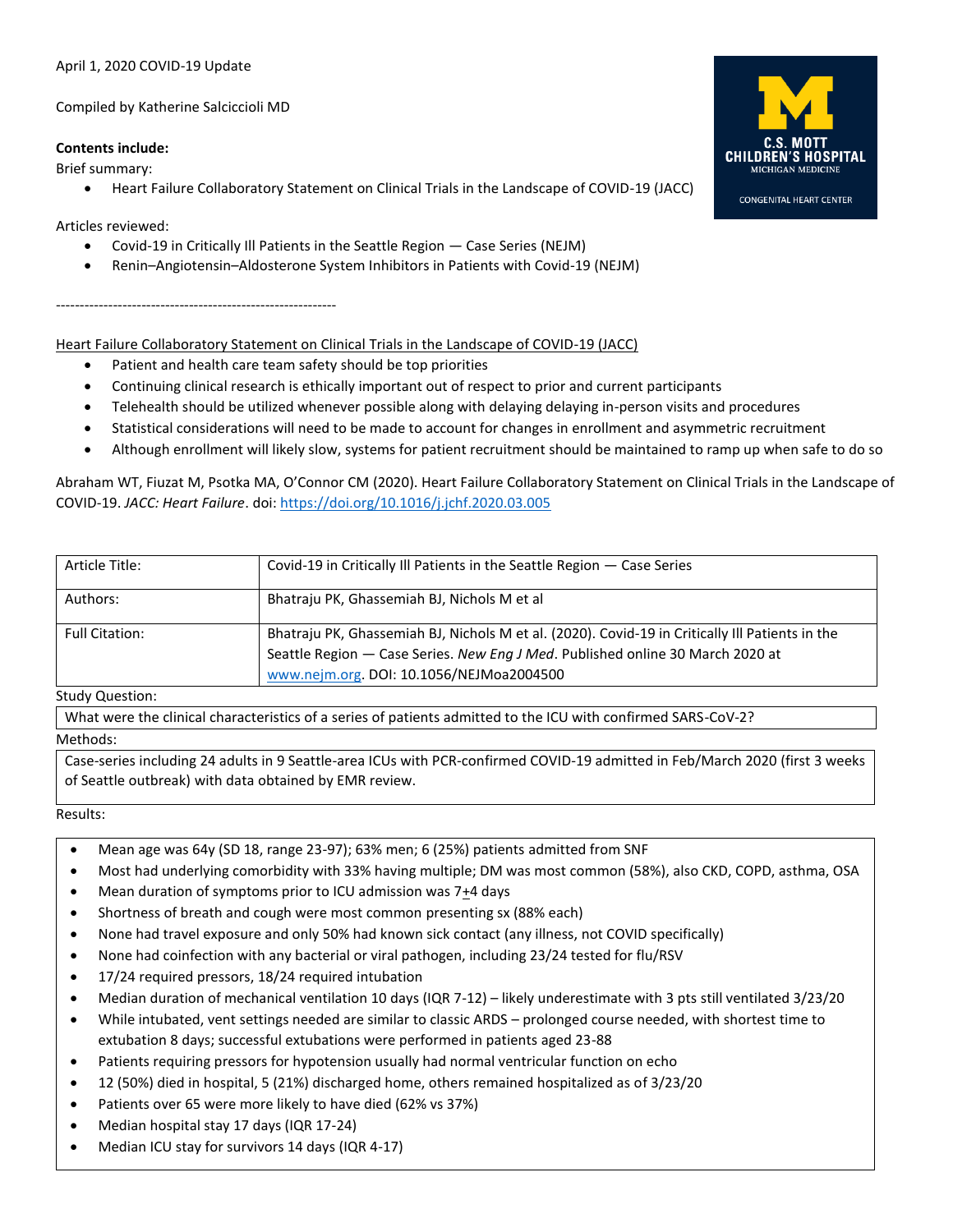

# Conclusions:

- Most common reasons for ICU admission in patients with COVID-19 were hypoxemic respiratory failure needing intubation and/or hypotension needing pressors
- When needed, mechanical ventilation was prolonged (min 8 days) with ventilatory requirements similar to ARDS
- Some patients did recover, but they often required prolonged ICU and hospital LOS
- Fatality rate for patients admitted to the ICU was high 50% and higher in those >65y

#### Perspective:

This is the first multicenter paper looking at COVID-19 patients in the US. Focusing on a small series of ICU patients allowed for granular description of clinical and ventilatory characteristics, but is likely not fully generalizable to all COVID-19 infected patients. Of note, the authors suggests that their mortality rate for the ICU cohort is a 'case fatality rate' – this use of the phrase is inaccurate, as all cases of COVID-19 and not just those in the ICU should be included. One key finding is how long patients require mechanical ventilation and ICU-level care prior to recovery – while it is promising that recovery is possible even when illness is critical, it highlights the huge amount of resources which will be needed across the country in order to optimally support patients during the pandemic.

Summary written by: Katherine B. Salciccioli MD Topic Areas: COVID-19, intensive care, mechanical ventilation